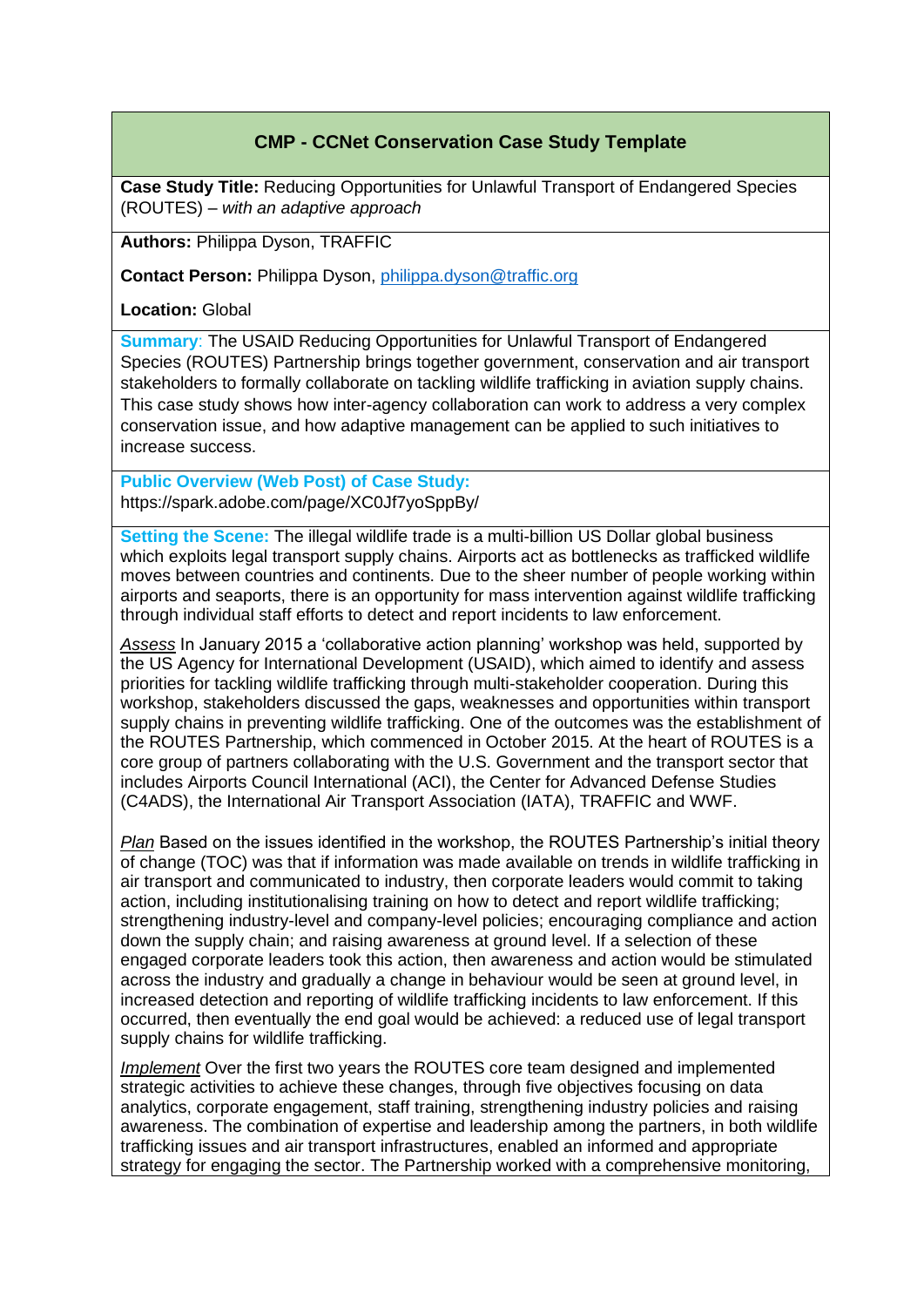evaluation and learning plan and each year reviewed progress towards targets to inform the development of approaches and activities.

*Analyse* After two years of implementation, an internal evaluation was conducted to 'pause and reflect' on the overall progress made and determine key priorities for the second half of the partnership. This collaborative evaluation process revealed important areas which needed attention to strengthen progress towards objective targets and the overall goal. Continued discussion and reflection in the following months led to the conclusion that the ROUTES results chain was missing a key component: strengthening relationships between the transport sector and law enforcement. Due to a general lack of communication between the transport sector and law enforcement, there was little incentive within the transport sector to take action to support law enforcement on wildlife trafficking; furthermore, there was little ability to report to law enforcement at the airport level since reporting protocols were rarely in place. Therefore, even if all other objectives of ROUTES' strategy were met, the ultimate increase in reporting would not occur.

*Adapt* To address this, the partners developed a new component of the TOC: if mechanisms were established to enable and encourage the transport sector and law enforcement to collaborate, then they would be incentivised to act. If this occurred, then an enabling environment would be built within airports for regular communications and safe reporting, thereby bridging the gap between transport and law enforcement and achieving the goal of the Partnership.

Working together, the Partnership adapted the overall ROUTES results chain to incorporate this new objective, and at the following annual work planning meeting built new activities into the strategy to address the issue, including raising awareness of the need for communication between law enforcement and transport stakeholders and identifying mechanisms to do this. The partners are now implementing these activities and exciting results are being seen!

**Why is this project important?** Wildlife trafficking has a range of environmental, financial and health impacts. The recent outbreak of the zoonotic disease COVID-19 demonstrates the devastating impact that diseases linked to wildlife trade (legal or illegal) can have across the globe. Compounding this, as a serious transnational crime, wildlife trafficking is known to be linked with corruption and other crimes involving a range of players within diverse geographical and socio-political contexts. It therefore requires a multi-agency and adaptable response.

Increasingly, effective conservation requires the buy in and involvement of the private sector for truly significant and sustainable results, in both this context and others. We share this case study to give an example of how an inter-agency collaboration can work to address a very complex issue, and also how adaptive management can be applied to such initiatives to increase success.

**Results and Lessons Learned:** Key accomplishments for the ROUTES Partnership have so far included becoming established as a main of support and resources for the industry, helping many airlines and airports take action. Wildlife trafficking prevention now has a longterm presence in industry policies and strategies: the ACI Europe Sustainability Strategy for Airports now incorporates wildlife trafficking prevention, and similar considerations are incorporated into a peer-led airport assessment programme; the IATA Environmental Assessment Programme (IEnvA) now includes a component on wildlife trafficking, against which three airlines have now been successfully assessed. As part of the new strategy, key stakeholders in transport, customs and law enforcement are coming together to develop automated detection software for wildlife in airport screening systems, and an app has been developed for transport staff to report wildlife trafficking to law enforcement.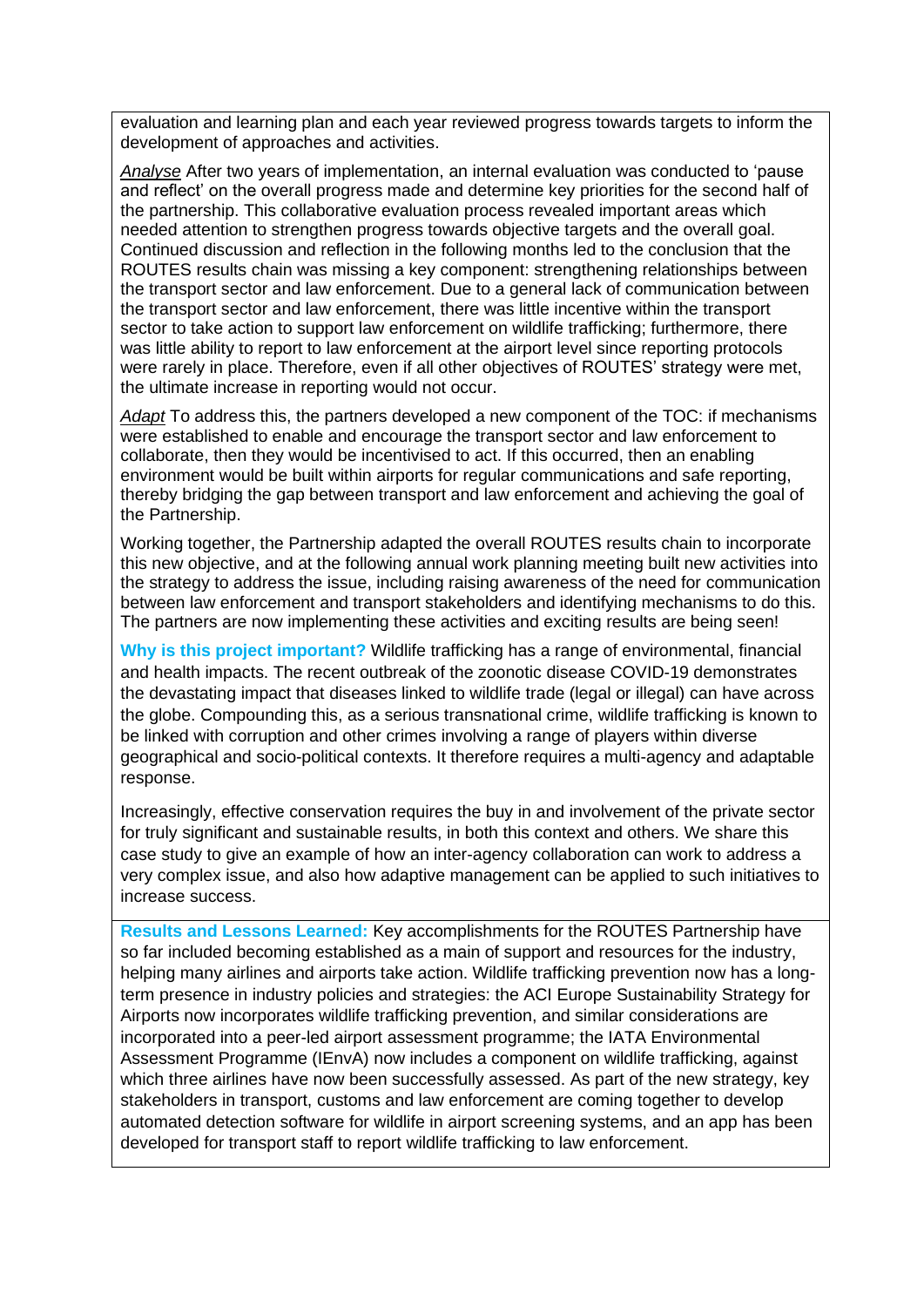An ongoing challenge the partners have faced has been how to progress from industry awareness and understanding of the issue to meaningful and sustainable action, when policies, practices and resources are already focused on other priorities in air transport such as explosives and dangerous weapons, climate change and human trafficking. Through its monitoring, evaluation and learning system, the ROUTES Partnership has continually learned lessons on the various enabling factors and barriers to engaging the sector and has adapted approaches accordingly.

The major challenge, as described in this case study, was how to build the relationship between transport stakeholders and law enforcement. However, the collaborative and reflective approach taken throughout ROUTES has enabled the Partnership to overcome this challenge. A number of lessons have been learned:

- 1) When aiming for target stakeholders to make changes in their operations or behaviour, their needs and motivations need to be thoroughly understood. Different stakeholder groups have different priorities and the costs and benefits of making such changes will be different to each group. Having representation of each stakeholder group within the Partnership ensured that strategies were aligned with these priorities and took stakeholder motivations into account.
- 2) When working on a continually evolving issue, and in such a complex and variable environment such as the air transport supply chain, implementers need great flexibility in terms of both the implementation approach and the overall TOC and strategy. This requires close monitoring and purposeful, open-minded reflection, and the flexibility to adapt approaches if needed.
- 3) Basing strategies on an agreed and clearly presented TOC keeps all project partners aware of the end goal and the logical pathway towards it. It aids evaluation and critical, objective discussion, which reduces any bias towards particular activities.
- 4) Making major changes to a strategy requires a significant time to design and agree the changes and finally to integrate them into the existing strategy. There are likely to be restrictions regarding the timing of the changes due to partners' external demands and also donor requirements for approving adaptations to TOCs, strategies and work plans, so these should be taken into account.

**Application beyond Case:** The work implemented under the ROUTES Partnership has excellent potential to be expanded across more of the air transport sector or adapted for implementation in other transport sectors. The overall TOC behind the Partnership – using evidence to engage a stakeholder group and inform action, and to achieve sustainable change through providing enabling resources as well as incentives for stakeholder action – would be applicable to many projects. The lessons learned could benefit many conservation and development initiatives, particularly those with a private sector focus and/or which operate in a highly variable environment.

Adapting the Partnership's approach according to industry needs and motivations has been critical for strengthening progress towards the goal. Building strong monitoring, evaluation and learning processes, including intentional reflection, into project proposals and planning is key for enabling this kind of adaptive management.

**Further Information:**

About the ROUTES Partnership: [https://routespartnership.org](https://routespartnership.org/about-routes/routes)

ACI World blog on wildlife trafficking and its work with ROUTES: [https://blog.aci.aero/breaking-the-wildlife-trafficking-supply-chain-how-airports-can-help](https://blog.aci.aero/breaking-the-wildlife-trafficking-supply-chain-how-airports-can-help-sustain-wildlife-on-earth/)[sustain-wildlife-on-earth/](https://blog.aci.aero/breaking-the-wildlife-trafficking-supply-chain-how-airports-can-help-sustain-wildlife-on-earth/)